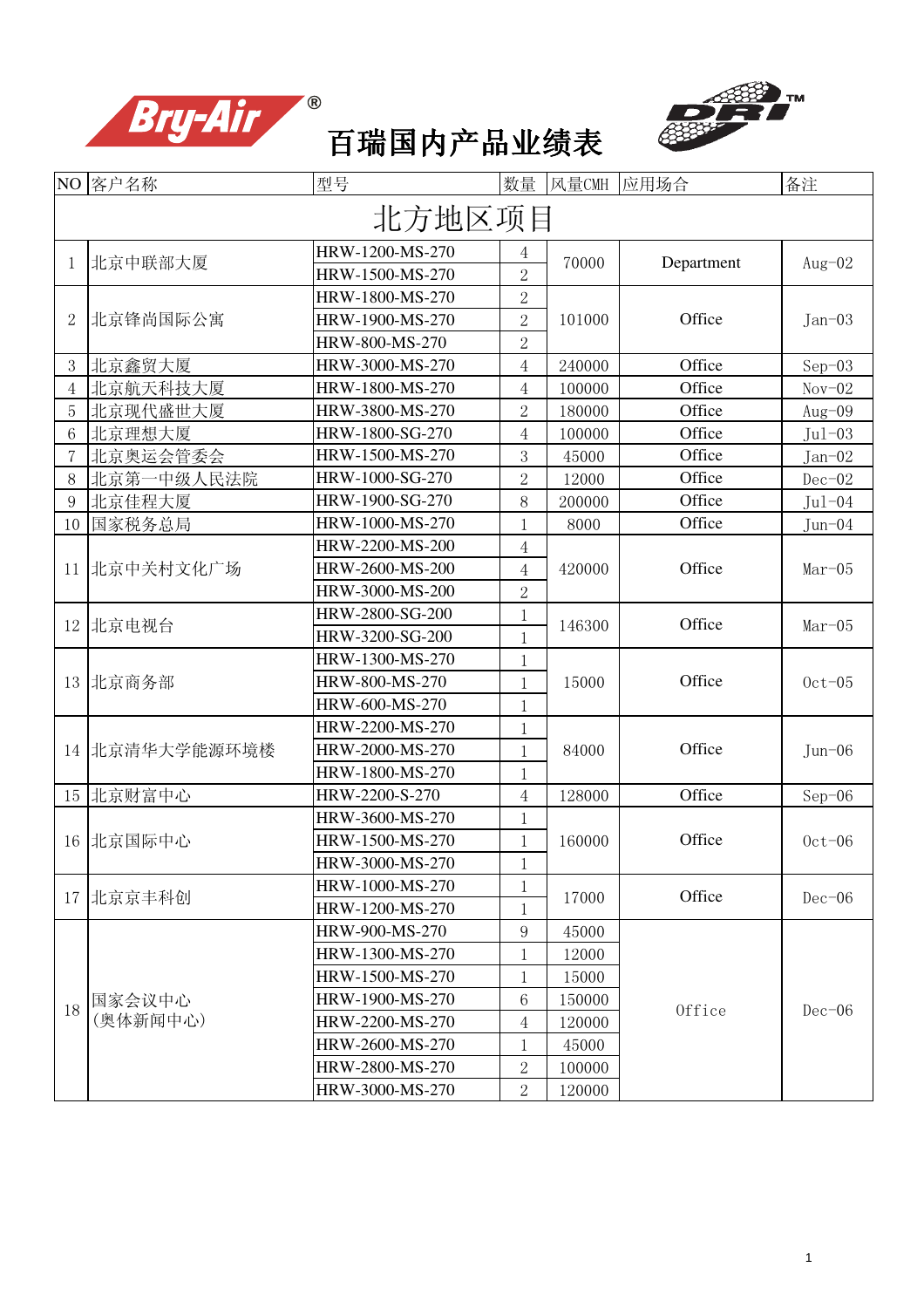





|    | NO 客户名称         | 型号                                     | 数量             | 风量CMH          | 应用场合               | 备注       |
|----|-----------------|----------------------------------------|----------------|----------------|--------------------|----------|
|    |                 | HRW-700-MS-270                         | 1              | 3000           |                    |          |
|    |                 | HRW-800-MS-270                         | 1              | 4000           |                    |          |
|    |                 | HRW-900-MS-270                         | 6              | 33000          |                    |          |
|    |                 | HRW-1200-MS-270                        | $\overline{2}$ | 20000          |                    |          |
| 19 | 北京利星行<br>(宝星国际) | HRW-1500-MS-270                        | 3              | 45000          | Office             | Feb-07   |
|    |                 | HRW-1600-MS-270                        | $\overline{2}$ | 34000          |                    |          |
|    |                 | HRW-1800-MS-270                        | $\overline{4}$ | 88000          |                    |          |
|    |                 | HRW-2000-MS-270                        | $\overline{4}$ | 112000         |                    |          |
|    |                 | HRW-2200-MS-270                        | $\overline{4}$ | 120000         |                    |          |
|    | 20  清华大学游泳池     | HRW-1700-S-270                         | $\mathbf{1}$   | 48000          | Swimming pool      | $0ct-00$ |
|    |                 | HRW-2200-S-270                         | $\mathbf 1$    |                |                    |          |
| 21 | 北京魔力盛会          | HRW-1900-MS-270                        | $\mathbf 1$    | 25000          | Swimming pool      | $Jul-05$ |
| 22 | 北京凤凰城           | HRW-1500-MS-270                        | $\overline{2}$ | 30000          | Swimming pool      | $Apr-05$ |
| 23 | 北京乐城国际学校        | HRW-1700-SG-200                        | 1              | 20000          | Swimming pool      | $Jan-05$ |
| 24 | 北京京龙花园          | HRW-1400-MS-270                        | 1              | 14000          | Swimming pool      | $Nov-05$ |
| 25 | 北京怡生园           | HRW-1800-S-200                         | $\overline{2}$ | 42000          | Swimming pool      | $Sep-06$ |
| 26 | 北京海福乐           | HRW-1100-MS-270                        | 1              | 12500          | Factory            | $Mar-04$ |
|    |                 | HRW-900-MS-270                         | 1              |                |                    |          |
|    |                 | HRW-2200-SG-270                        | 5              |                |                    |          |
|    | 27 北京博世力士乐      | HRW-2600-SG-270                        | $\mathbf 1$    | 244450         | Factory            | $0ct-05$ |
|    |                 | HRW-1900-SG-270                        | 1              |                |                    |          |
|    |                 | HRW-1300-SG-270                        | 1              |                |                    |          |
|    | 28 首都机场         | HRW900至1600-MS270                      | 45             | 300000         | Airport            | Jun-06   |
| 29 | 北京诺维新           | HRW-1000-MS-200                        | $\mathbf 1$    | 8000           | Dining-room        | $Apr-05$ |
|    |                 | HRW-1200-MS-200                        | $\mathbf 1$    |                |                    |          |
|    |                 | HRW1200SG200                           | $\overline{2}$ | 18000          |                    |          |
|    |                 | HRW1300SG200                           | $\overline{2}$ | 21000          |                    |          |
|    | 30 北大体育馆        | HRW1400SG200                           | 1              | 12500          | Gymnasium          | $Mar-07$ |
|    |                 | HRW1500SG200                           | $\overline{2}$ | 29000          |                    |          |
|    |                 | <b>HRW1600SG200</b><br>HRW-1800-MS-270 |                | 17500          | Gymnasium          |          |
| 31 | 北京射击馆           | HRW-1500-SG-270                        | 1              | 20000          |                    | Aug-06   |
| 32 | 北大科技创新中心        | HRW-2200-MS-270                        | 1<br>3         | 15000<br>90000 | Hotel              | $Jan-07$ |
|    |                 | HRW900MS270                            | 1              | 4320           |                    |          |
|    |                 | HRW1100MS270                           | $\overline{2}$ | 14400          |                    |          |
|    |                 | HRW1200MS270                           | $\overline{2}$ | 18400          |                    |          |
|    | 33 北京励骏皇宫酒店     | HRW1600MS270                           | 1              | 18000          |                    | $Apr-07$ |
|    |                 | HRW1300MS270                           | $\overline{4}$ | 40800          |                    |          |
|    |                 | HRW1400MS270                           | 1              | 11340          |                    |          |
|    |                 | HRW1500MS270                           | 1              | 14580          |                    |          |
|    |                 | HRW700MS270                            | 1              | 3000           |                    |          |
|    |                 | HRW1700MS270                           | $\overline{2}$ | 40000          |                    |          |
|    |                 | HRW1600MS270                           | 1              | 18000          |                    |          |
|    | 34 奥运村          | HRW2000MS270                           | 1              | 28000          |                    | $0ct-07$ |
|    |                 | HRW1200MS270                           | 3              | 10000          |                    |          |
|    |                 | HRW1400MS270                           | 1              | 14000          | Hotel<br>Gymnasium |          |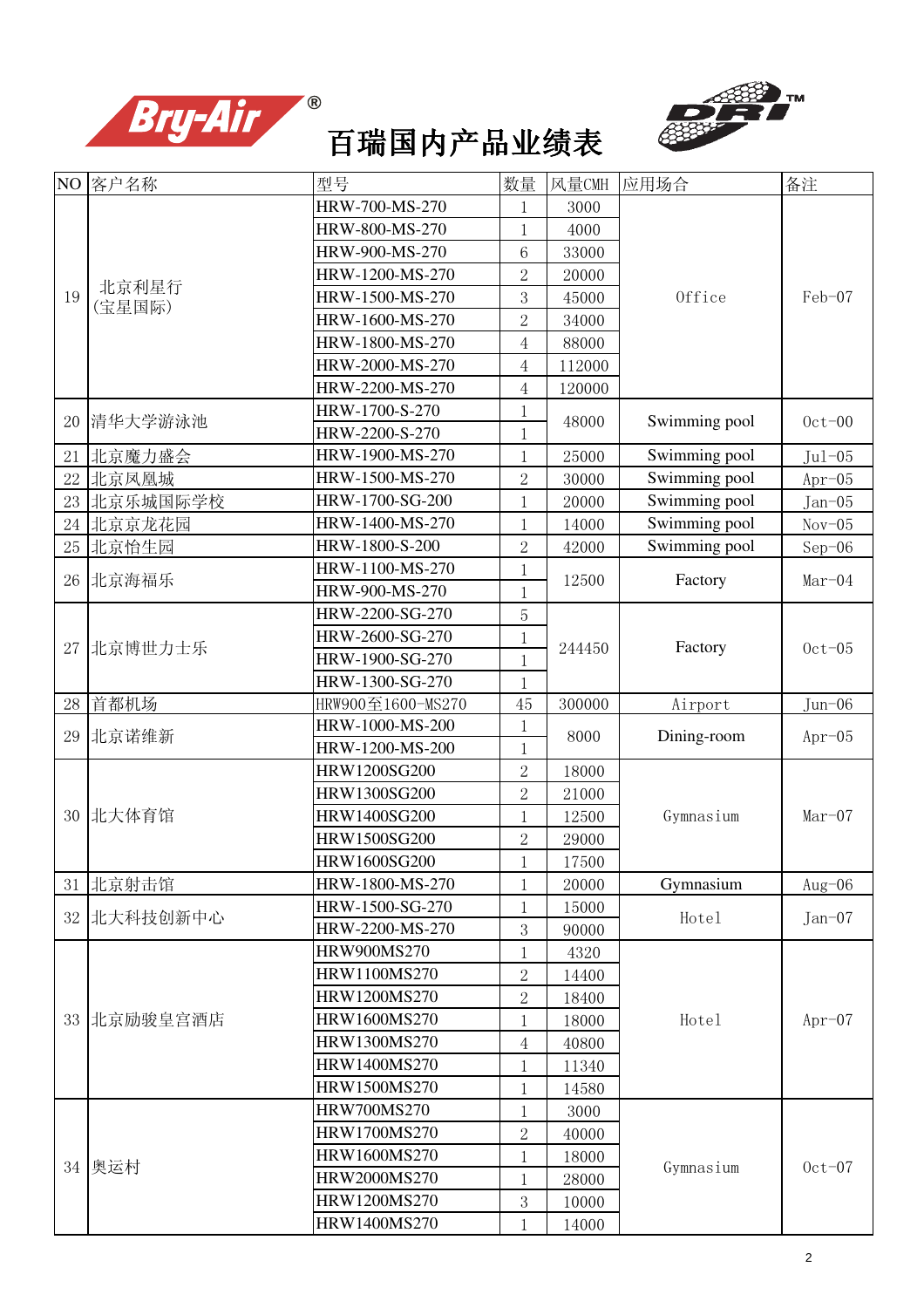



|    | NO 客户名称          | 型号                          | 数量             | 风量CMH  | 应用场合                     | 备注        |
|----|------------------|-----------------------------|----------------|--------|--------------------------|-----------|
|    |                  | HRW900MS270                 |                |        |                          |           |
|    |                  | HRW1100MS270                | 1              |        |                          |           |
|    |                  | HRW1600MS270                | $\mathbf 1$    |        |                          |           |
|    |                  | HRW1500MS270                | 1              |        |                          |           |
| 35 | 首都机场办公楼          | HRW1700MS270                | 1              | 208950 | Office                   | $Sep-07$  |
|    |                  | HRW1900MS270                | 1              |        |                          |           |
|    |                  | HRW1800MS270                | 1              |        |                          |           |
|    |                  | HRW2200MS270                |                |        |                          |           |
|    |                  | <b>HRW500SG200</b>          |                |        |                          |           |
| 36 | 北京国际饭店           | <b>HRW700SG200</b>          | $\overline{2}$ | 18000  | hotel                    | $Jul-07$  |
|    |                  | HRW1200SG200                | $\overline{2}$ |        |                          |           |
| 37 | 北京农业机械研究所        | HRW-1700-SG200              | $\overline{2}$ | 90000  | factory                  | AUG. 2007 |
|    |                  | HRW-1800-SG200              | $\overline{2}$ |        |                          |           |
|    |                  | HRW1300SG200                | 1              |        |                          |           |
| 39 | 国家环保总局           | HRW1400SG200                | $\overline{4}$ | 65000  | office                   | 2008      |
|    |                  | HRW1700SG200<br>HRW3400S270 | 1              |        | office                   |           |
|    | 40 北京吉祥大厦        | HRW-1000-SG-200             | 5              | 400000 |                          | 2008      |
|    |                  | HRW-1100-SG-200             | $\overline{2}$ |        |                          | $Jul-06$  |
|    | 41 北京世纪财富中心      | HRW-1300-SG-200             | 4              | 102000 | Office                   |           |
|    |                  | HRW-1400-SG-200             |                |        |                          |           |
|    |                  | HRW-2000-S-270              | 3              |        |                          |           |
| 42 | 天津电信机房工程有限公司     | HRW-1500-MS-270             | 4              | 117000 | Office                   | Feb-03    |
|    |                  | HRW-600-MS-270              | 3              | 6000   |                          |           |
|    |                  | HRW-700-MS-270              | 3              | 9000   |                          |           |
|    |                  | HRW-1000-MS-270             | 19             | 147000 |                          |           |
| 43 | 天津物流大厦           | HRW-1100-MS-270             | 4              | 32000  | Office                   | $Mar-07$  |
|    |                  | HRW-1200-MS-270             | 2              | 20000  |                          |           |
|    |                  | HRW-1400-MS-270             |                | 13000  |                          |           |
|    | 44 天津TEDA会展中心    | HRW-2600-SG-270             | 6              | 270000 | <b>Exhibition</b> center | $Dec-02$  |
|    | 45 天津SEW赛威传动有限公司 | HRW-3800-MS-270             | $\mathbf{1}$   | 65000  | Factory                  | $May-03$  |
| 46 | 天津VESTAS         | HRW-2000-MS-270             | 10             | 250000 | Factory                  | $Nov-05$  |
|    |                  | HRW-1500-SG-200             | 1              |        |                          |           |
| 47 | 天津SEW二期          | HRW-1800-SG-200             |                | 236000 | Factory                  | $May-03$  |
|    |                  | HRW-2600-SG-200             | 5              |        |                          |           |
| 48 | 天津VESTAS二期       | HRW-2000-MS-270             | 10             | 250000 | Factory                  | $Mar-07$  |
| 49 | 天津赛博数码广场         | HRW-2200-MS-270             | 1              | 34000  | Marketplace              | Feb-02    |
|    |                  | HRW-1400-SG-200             | 4              | 48000  |                          |           |
|    |                  | HRW-1700-SG-200             |                | 20000  |                          |           |
|    |                  | HRW-1500-SG-200             | 1              |        |                          |           |
|    | 50 天津机场          | HRW-1900-SG-200             | 1              | 15000  | Airport                  | $Apr-07$  |
|    |                  | HRW-1800-SG-200             | 1              | 25000  |                          |           |
|    |                  |                             | 1              | 22000  |                          |           |
| 51 | 天津IBIS酒店         | HRW-1100-MS-270             |                | 7000   | Hotel                    | $Sep-03$  |
| 52 | 天津地铁大厦           | HRW-2000-MS-270             | 2              | 50000  | Office                   | $Sep-07$  |
|    |                  | HRW-2200-MS-270             | 4              | 120000 |                          |           |
|    | 53 天津港务局司法局      | HRW-1400-MS-270             | 1              | 14000  | Office                   | $Sep-06$  |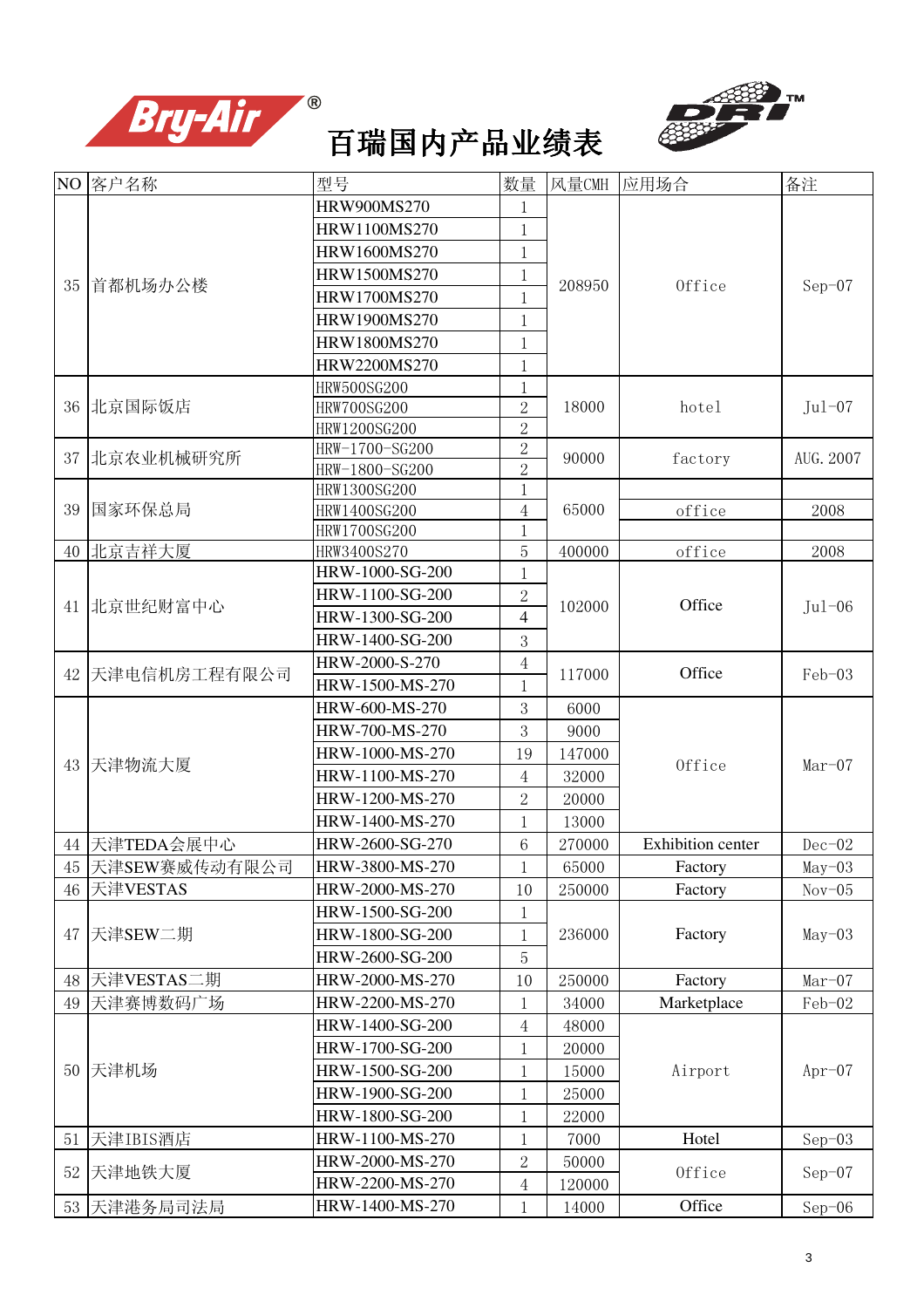



| NO <sub>1</sub> | 客户名称                           | 型号                 | 数量             | 风量CMH  | 应用场合          | 备注                                                                                 |
|-----------------|--------------------------------|--------------------|----------------|--------|---------------|------------------------------------------------------------------------------------|
| 54              | 西安电信网管中心                       | HRW-1600-MS-270    | 1              | 38000  | Office        | $May-02$                                                                           |
|                 |                                | HRW-1600-MS-270    | 1              |        |               |                                                                                    |
|                 | 55 青海油田                        | HRW-2400-S-270     | $\overline{2}$ | 80000  | Office        | Aug-06                                                                             |
|                 |                                | HRW-1900-S-270     | 7              |        |               |                                                                                    |
|                 |                                | HRW-1700-S-270     | $\mathbf 1$    |        |               |                                                                                    |
|                 | 56 沈阳华发水上娱乐中心                  | HRW-1500-S-270     | 1              | 358000 | Swimming pool | $May-01$                                                                           |
|                 |                                | HRW-1400-S-270     | 4              |        |               |                                                                                    |
|                 |                                | HRW-1100-S-270     | 1              |        |               |                                                                                    |
| 57              | 鞍山铁路疗养院千山温泉                    | HRW-2600-S-270     | $\overline{2}$ | 90000  | Swimming pool | $Mar-02$                                                                           |
| 58              | 长春一汽丰田发动机                      | HRW-2000-S-270     | 8              | 224000 | Factory       | $Nov-03$                                                                           |
| 59              | 兰州卷烟厂                          | HRW-2800-SG-200    | 1              | 50000  | Factory       | $Mar-04$                                                                           |
| 60              | 黑龙江省疾病控制中心                     | HRW-1000-MS-270    | 1              | 6500   | Animal room   | $Jun-04$                                                                           |
| 61              | 鞍山科技大学图书馆                      | HRW-2400-SG-200    | $\overline{2}$ | 70000  | Library       | Feb-04                                                                             |
|                 |                                | HRW-1500-MS-270    | 1              |        |               |                                                                                    |
|                 | 62 沈阳IBIS酒店                    | HRW-1700-MS-270    | 1              | 135000 | Hotel         |                                                                                    |
|                 | 63 河北卷烟厂                       | HRW2000MS270       | 1              | 28000  | Factory       |                                                                                    |
|                 | 64 沈阳东北电网                      | HRW2400SG270       | $\overline{2}$ | 70000  | Office        |                                                                                    |
|                 | 65 西安都市之门                      | HRW700~HRW1500     | 84             | 680000 | office        | $Mar-08$                                                                           |
|                 |                                | <b>HRW700SG200</b> | 81             | 240000 | Office        | $Mar-08$                                                                           |
| 66              | 大连期货交易大厦                       | HRW800SG200        | 5              |        |               | $0ct-06$<br>$Jul-07$<br>$Jul-07$<br>$Mar-08$<br>$Jun - 08$<br>$Nov-04$<br>$Sep-06$ |
|                 |                                | HRW1000SG200       | 1              | 278000 | Office        |                                                                                    |
|                 |                                | HRW1200SG200       | 1              |        |               |                                                                                    |
|                 |                                | HRW1400SG200       | 3              |        |               |                                                                                    |
| 67              | 大连宜家家居                         | HRW1500SG200       | 3              | 108500 | Office        |                                                                                    |
|                 |                                | HRW1600SG200       |                |        |               |                                                                                    |
|                 |                                | 华东、华中地区            |                |        |               |                                                                                    |
|                 |                                | HRW-1400-SG-200    | 1              |        |               |                                                                                    |
|                 |                                | HRW-1700-MS-270    | 1              | 90000  | Office        |                                                                                    |
| 68              | 上海法德学校                         | HRW-1800-SG-200    | $\mathbf 1$    |        |               |                                                                                    |
|                 |                                | HRW-2400-MS-270    |                |        |               |                                                                                    |
|                 |                                | HRW-1200-MS-270    | 1              |        |               |                                                                                    |
|                 |                                | HRW-1400-MS-270    | 1              |        |               |                                                                                    |
| 69              | 上海宏伊大厦                         | HRW-1500-MS-270    | 1              | 110000 | Office        |                                                                                    |
|                 |                                | HRW-1600-MS-270    | 1              |        |               |                                                                                    |
|                 |                                | HRW-2000-MS-270    | $\overline{2}$ |        |               |                                                                                    |
|                 |                                | HRW-1300-SG-200    | 1              |        |               |                                                                                    |
| 70              | 上海携程大厦                         | HRW-1500-SG-200    | 11             | 170000 | Office        | $Aug-06$                                                                           |
|                 |                                | HRW-2400-MS-200    | 1              |        |               |                                                                                    |
| 71              | 上海semprit                      | HRW-3000-MS-200    | $\mathbf 1$    | 100000 | Office        | $Aug-06$                                                                           |
|                 |                                | HRW900SG200        | 3              | 13000  |               |                                                                                    |
| 72              | 上海3M factory                   | HRW1000SG200       | 3              | 19000  | Factory       | $Jun-07$                                                                           |
|                 |                                | HRW-1500-SG-270    | 4              |        |               |                                                                                    |
| 73              | 上海普陀欧倍德                        | HRW-1300-SG-270    | 1              | 81000  | Supermarket   | $Jan-00$                                                                           |
| 74              | 上海金桥欧倍德                        | HRW-1500-SG-270    | 5              | 75000  | Supermarket   | $Aug-01$                                                                           |
| 75              | 上海地铁二号线世纪广场商场  HRW-1500-SG-200 |                    | 8              | 120000 | Marketplace   | $Mar-02$                                                                           |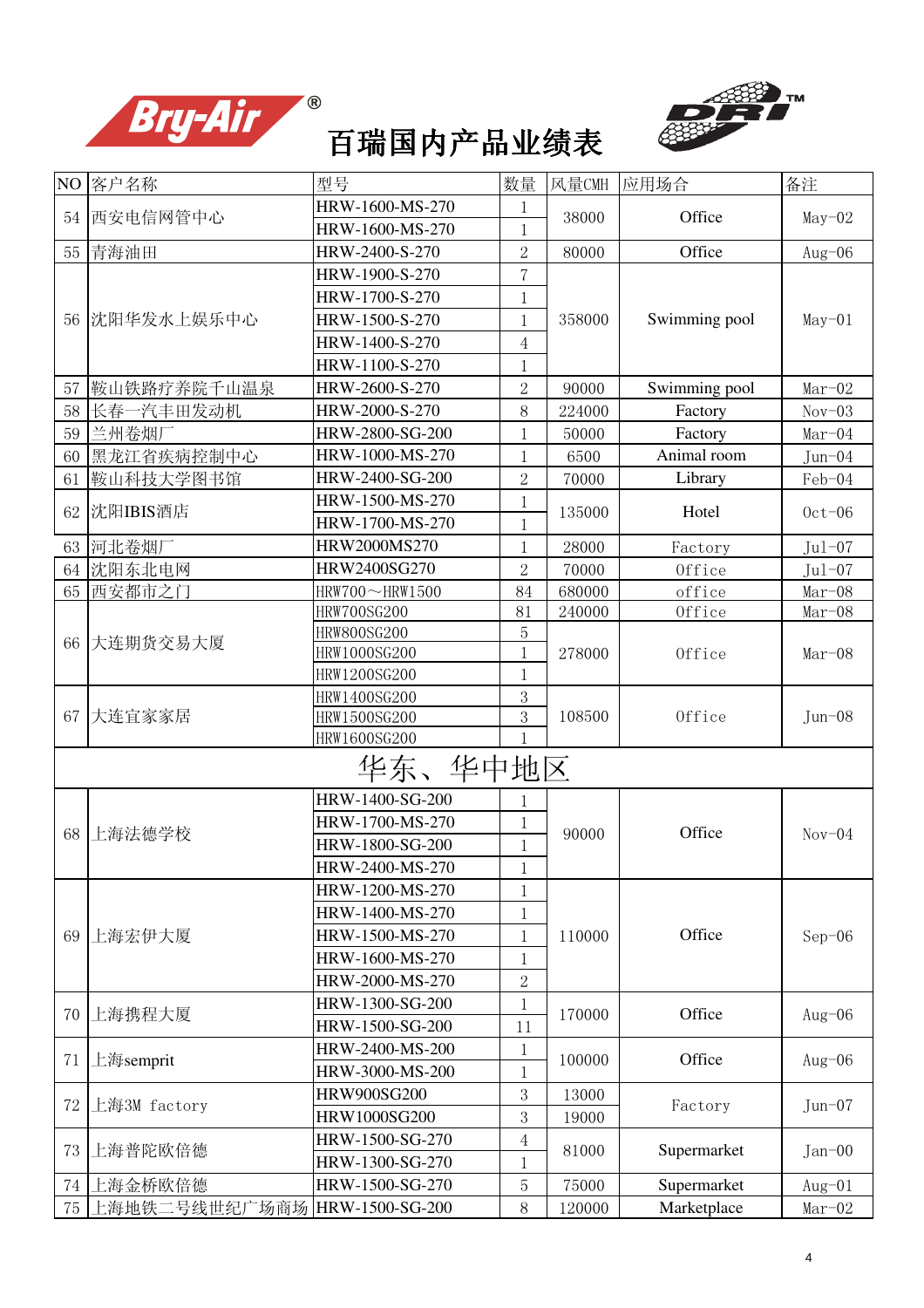



|    | NO 客户名称         | 型号                | 数量             | 风量CMH  | 应用场合                     | 备注         |
|----|-----------------|-------------------|----------------|--------|--------------------------|------------|
| 76 | 上海华阳科世达         | HRW1200ms270      | $\overline{2}$ |        | factory                  | $Sec-07$   |
|    |                 | HRW1500SG200      | 1              |        |                          |            |
|    |                 | HRW1800SG200      |                |        |                          |            |
| 77 | 上海可口可乐          | HRW1100SG200      | 1              | 120000 | factory                  | $Mar-08$   |
|    |                 | HRW2200SG200      | 1              |        |                          |            |
|    |                 | HRW2600SG200      | $\mathbf{1}$   |        |                          |            |
|    |                 | HRW1300SG200      | 1              |        |                          |            |
|    |                 | HRW1500SG200      | 1              |        |                          |            |
| 78 | 上海环球金融中心        | HRW1600SG200      | 1              | 530000 | office                   | $Jun - 08$ |
|    |                 | HRW1700SG200      |                |        |                          |            |
|    |                 | HRW1900SG200      | 1              |        |                          |            |
|    |                 | HRW2800SG200      | 1              |        |                          |            |
| 79 | 上海吴泾电厂          | HRW-1400-SG-200   | 1              | 10000  | Factory                  | $Jun - 06$ |
| 80 | 上海美地西药业         | HRW800MS270       |                | 78000  | factory                  | 2008.4     |
|    |                 | HRW2000MS270      | 3              |        |                          |            |
| 81 | 南京宜家家居          | HRW1400SG200      | $\overline{7}$ | 98000  | Factory                  | 2008.3     |
|    |                 | HRW-1200-MS-270   | $\overline{2}$ |        |                          |            |
| 82 | 南京地铁奥体中心站       | HRW-1400-MS-270   | $\overline{2}$ | 70200  | Office                   | $Sep-04$   |
|    |                 | HRW-1500-MS-270   | $\overline{2}$ |        |                          |            |
|    | 83 无锡海角媳水乐园     | HRW-2000-S-270    | $\overline{4}$ | 116000 | Swimming pool            | $Jan-02$   |
|    |                 | HRW-1500-MS-270   | $\mathbf{1}$   |        | Office                   |            |
|    | 苏州科文中心          | HRW-900-MS-270    | 1              |        |                          |            |
|    |                 | HRW-1100-MS-270   | $\overline{2}$ |        |                          |            |
|    |                 | HRW-1200-MS-270   | $\overline{2}$ |        |                          |            |
|    |                 | HRW-1400-MS-270   | 6              |        |                          |            |
| 84 |                 | HRW-1500-MS-270   | $\overline{2}$ | 160000 | <b>Exhibition</b> center | $Aug-06$   |
|    |                 | HRW-1600-MS-270   | $\overline{2}$ |        |                          |            |
|    |                 | HRW-1700-MS-270   | 1              |        |                          |            |
|    |                 | HRW-1800-MS-270   | 1              |        |                          |            |
|    |                 | HRW-2200-MS-270   | $\overline{2}$ |        |                          |            |
|    | 85 苏州科技文化中心     | <b>HRW-SG-200</b> | 19             |        | <b>Exhibition</b> center | $0ct-06$   |
| 86 | 宁波游泳健身中心        | HRW-3000-S-270    | 1              | 60000  | Swimming pool            | $Mar-04$   |
| 87 | 武汉刘黎敏游泳馆        | HRW-1200-S-270    | $\overline{2}$ | 20000  | Swimming pool            | $May-04$   |
|    |                 | HRW-2400-SG-200   |                |        |                          |            |
|    |                 | HRW-2800-SG-200   |                |        |                          |            |
| 88 | 常熟市体育中心游泳馆      | HRW-3000-SG-200   | 3              | 349000 | Swimming pool            | $Apr-05$   |
|    |                 | HRW-3400-SG-200   | 1              |        |                          |            |
| 89 | 湖北咸宁超强金刚石膜有限公   | HRW-2400-MS-270   | $\overline{2}$ | 64000  | Factory                  | $0ct-02$   |
| 90 | 武汉健民制药厂         | HRW-1900-MS-270   | 1              | 25000  | Factory                  | $Aug-02$   |
| 91 | 成都五牛卷烟厂         | HRW-1500-MS-270   | 1              | 14000  | Factory                  | $Dec-99$   |
| 92 | 苏州横河电表有限公司      | HRW-2400-SG-200   | 1              | 35000  | Factory                  | $Dec-03$   |
|    |                 | HRW-3000-MS-270   |                |        |                          |            |
| 93 | 济南钢铁厂           |                   | 1              | 110000 | Factory                  | $Jun-04$   |
|    | 94 南通华信空调设备有限公司 | HRW-1100-S-200    | 1              | 7800   | Factory                  | Jun-04     |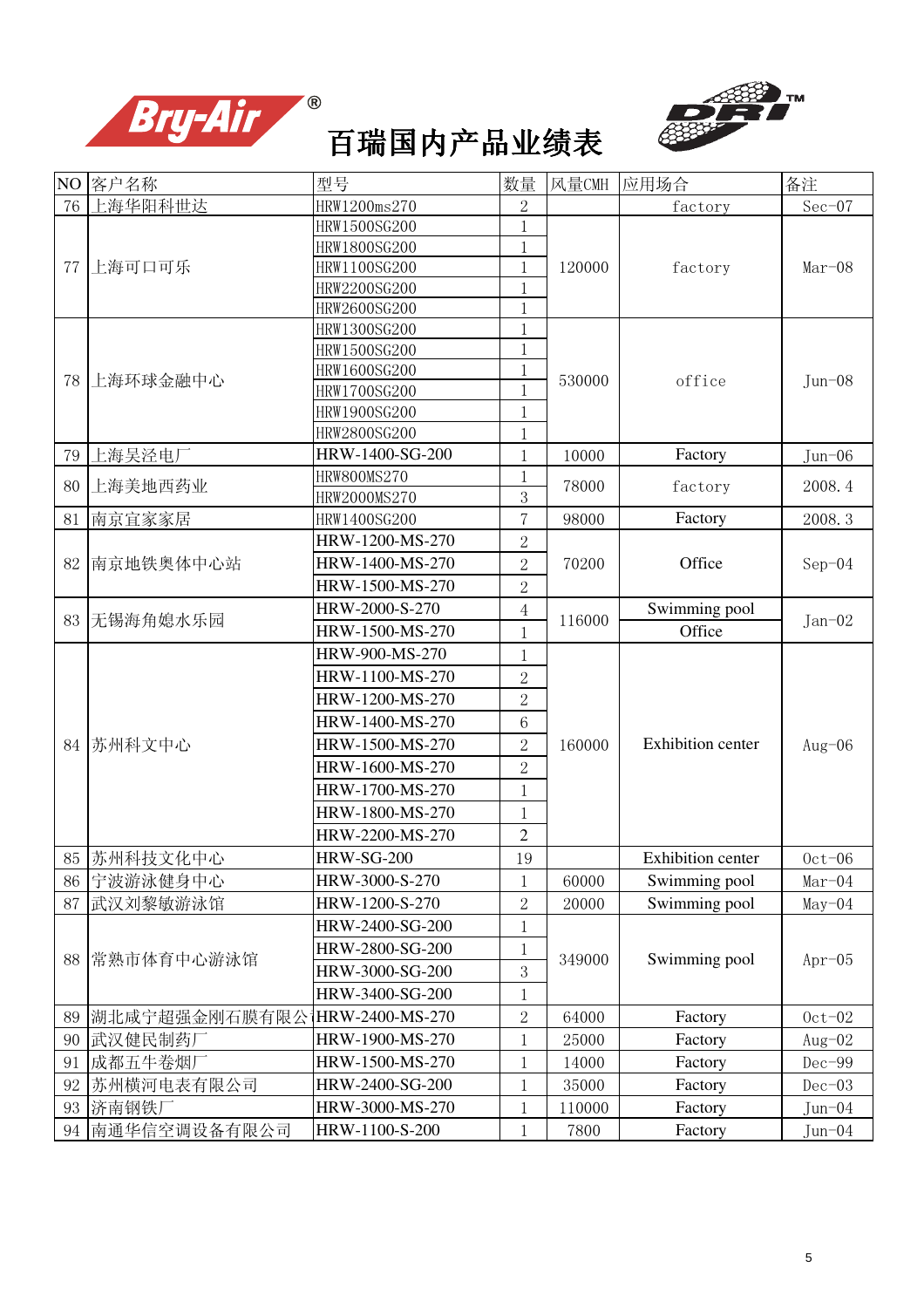



|    | NO 客户名称              | 型号              | 数量                        | 风量CMH  | 应用场合                                                                                                                                                                         | 备注                                                                                                                                                                                                    |
|----|----------------------|-----------------|---------------------------|--------|------------------------------------------------------------------------------------------------------------------------------------------------------------------------------|-------------------------------------------------------------------------------------------------------------------------------------------------------------------------------------------------------|
|    |                      | HRW-800-MS-270  | 2                         |        |                                                                                                                                                                              |                                                                                                                                                                                                       |
|    |                      | HRW-1000-MS-270 | $\overline{2}$            |        |                                                                                                                                                                              |                                                                                                                                                                                                       |
|    |                      | HRW-1100-MS-270 | 1                         |        |                                                                                                                                                                              |                                                                                                                                                                                                       |
|    |                      | HRW-1200-MS-270 | $\overline{2}$            |        |                                                                                                                                                                              |                                                                                                                                                                                                       |
|    | 95 无锡博世汽车部件有限公司      | HRW-1300-MS-270 | $\overline{2}$            | 419500 |                                                                                                                                                                              |                                                                                                                                                                                                       |
|    |                      | HRW-1400-MS-270 | 1                         |        |                                                                                                                                                                              |                                                                                                                                                                                                       |
|    |                      | HRW-1900-MS-270 | 1                         |        |                                                                                                                                                                              |                                                                                                                                                                                                       |
|    |                      | HRW-2000-MS-270 | 11                        |        |                                                                                                                                                                              |                                                                                                                                                                                                       |
|    |                      | HRW-1200-MS-270 | 1                         |        |                                                                                                                                                                              |                                                                                                                                                                                                       |
| 96 | 苏州博世汽车部件有限公司         | HRW-1500-MS-270 | $\overline{2}$            | 38000  |                                                                                                                                                                              |                                                                                                                                                                                                       |
|    |                      | HRW-900-S-200   | 1                         |        |                                                                                                                                                                              |                                                                                                                                                                                                       |
| 97 | 常熟邦特医疗器械有限公司         | HRW-1700-MS-270 | $\mathbf{1}$              | 25000  |                                                                                                                                                                              |                                                                                                                                                                                                       |
|    |                      | HRW-900-MS-270  | $\overline{2}$            |        |                                                                                                                                                                              |                                                                                                                                                                                                       |
|    |                      | HRW-1100-MS-270 | $\mathbf{1}$              |        |                                                                                                                                                                              |                                                                                                                                                                                                       |
|    |                      | HRW-1400-MS-270 | 1                         |        |                                                                                                                                                                              |                                                                                                                                                                                                       |
|    | 98 苏州博世汽车部件有限公司(     | HRW-1500-MS-270 | 1                         | 174000 |                                                                                                                                                                              |                                                                                                                                                                                                       |
|    |                      | HRW-1700-MS-270 | $\overline{2}$            |        |                                                                                                                                                                              |                                                                                                                                                                                                       |
|    |                      | HRW-2200-MS-270 | 3                         |        |                                                                                                                                                                              |                                                                                                                                                                                                       |
|    |                      | HRW-1200-MS-270 | $\overline{2}$            |        |                                                                                                                                                                              | $Dec-04$<br>$Nov-04$<br>$May-05$<br>Aug $-05$<br>$0ct-05$<br>$Jul-06$<br>$May-06$<br>Feb-06<br>$May-06$<br>$Mar-06$<br>$May-02$<br>$Jun - 03$<br>$Jul-02$<br>$Apr-01$<br>$Jan-05$<br>2006<br>$Apr-07$ |
|    | 99 长沙博世              | HRW-1500-MS-270 | 1                         |        | Factory                                                                                                                                                                      |                                                                                                                                                                                                       |
|    |                      | HRW-2400-MS-270 | 3                         | 204500 |                                                                                                                                                                              |                                                                                                                                                                                                       |
|    |                      | HRW-2600-MS-270 | 1                         |        |                                                                                                                                                                              |                                                                                                                                                                                                       |
|    |                      | HRW-1000-SG-270 | $\boldsymbol{\mathrm{3}}$ | 45000  |                                                                                                                                                                              |                                                                                                                                                                                                       |
|    | 100 苏州玛努利泵业          | HRW-1100-SG-270 | 3                         |        |                                                                                                                                                                              |                                                                                                                                                                                                       |
|    |                      | HRW-2400-MS-270 | $\overline{2}$            |        |                                                                                                                                                                              |                                                                                                                                                                                                       |
|    | 101 常州博世             | HRW-2200-MS-270 | 1                         | 126000 | Factory                                                                                                                                                                      |                                                                                                                                                                                                       |
|    |                      | HRW-1300-MS-270 | 1                         |        |                                                                                                                                                                              |                                                                                                                                                                                                       |
|    |                      | HRW-1300-MS-270 | 1                         |        |                                                                                                                                                                              |                                                                                                                                                                                                       |
|    | 102 常州博世             | HRW-2000-MS-270 | 1                         | 110000 | Factory                                                                                                                                                                      |                                                                                                                                                                                                       |
|    |                      | HRW-2400-MS-270 | $\overline{2}$            |        | Factory<br>Factory<br>Factory<br>Factory<br>Factory<br>Factory<br>Factory<br>Animal room<br>Animal room<br>Animal room<br>Supermarket<br>Supermarket<br>Hospital<br>Hospital |                                                                                                                                                                                                       |
|    | 103 常州VM钢管           | HRW-1100-MS-270 | 1                         | 56000  |                                                                                                                                                                              |                                                                                                                                                                                                       |
|    |                      | HRW-2600-MS-270 | 1                         |        |                                                                                                                                                                              |                                                                                                                                                                                                       |
|    | 104 常州VM钢管           | HRW-1100-MS-270 | 1                         | 50000  |                                                                                                                                                                              |                                                                                                                                                                                                       |
|    |                      | HRW-2600-MS-270 |                           |        |                                                                                                                                                                              |                                                                                                                                                                                                       |
|    | 105 青岛黄海制药厂          | HRW-1500-MS-270 | $\overline{2}$            | 32000  |                                                                                                                                                                              |                                                                                                                                                                                                       |
|    | 106 成都生物制品研究所        | HRW-1500-MS-270 | 4                         | 48000  |                                                                                                                                                                              |                                                                                                                                                                                                       |
|    | 107 青岛华仁药业有限公司       | HRW-1500-MS-270 | 1                         | 15000  |                                                                                                                                                                              |                                                                                                                                                                                                       |
|    | 108 无锡欧倍德            | HRW-1500-MS-270 | $\overline{4}$            | 71000  |                                                                                                                                                                              |                                                                                                                                                                                                       |
|    |                      | HRW-1300-MS-270 |                           |        |                                                                                                                                                                              |                                                                                                                                                                                                       |
|    | 109 成都OBI            | HRW-1200-SG-270 | $\overline{2}$            | 63600  |                                                                                                                                                                              |                                                                                                                                                                                                       |
|    |                      | HRW-1500-SG-270 | 3                         |        |                                                                                                                                                                              |                                                                                                                                                                                                       |
|    | 110 重庆医科大学第<br>·附属医院 | HRW-2800-MS-270 | 1                         | 55000  |                                                                                                                                                                              |                                                                                                                                                                                                       |
|    | 111 河南省人民医院          | HRW-1300-MS-270 | 4                         | 48000  |                                                                                                                                                                              |                                                                                                                                                                                                       |
|    |                      | HRW-1700-MS-270 | $\overline{4}$            | 80000  |                                                                                                                                                                              |                                                                                                                                                                                                       |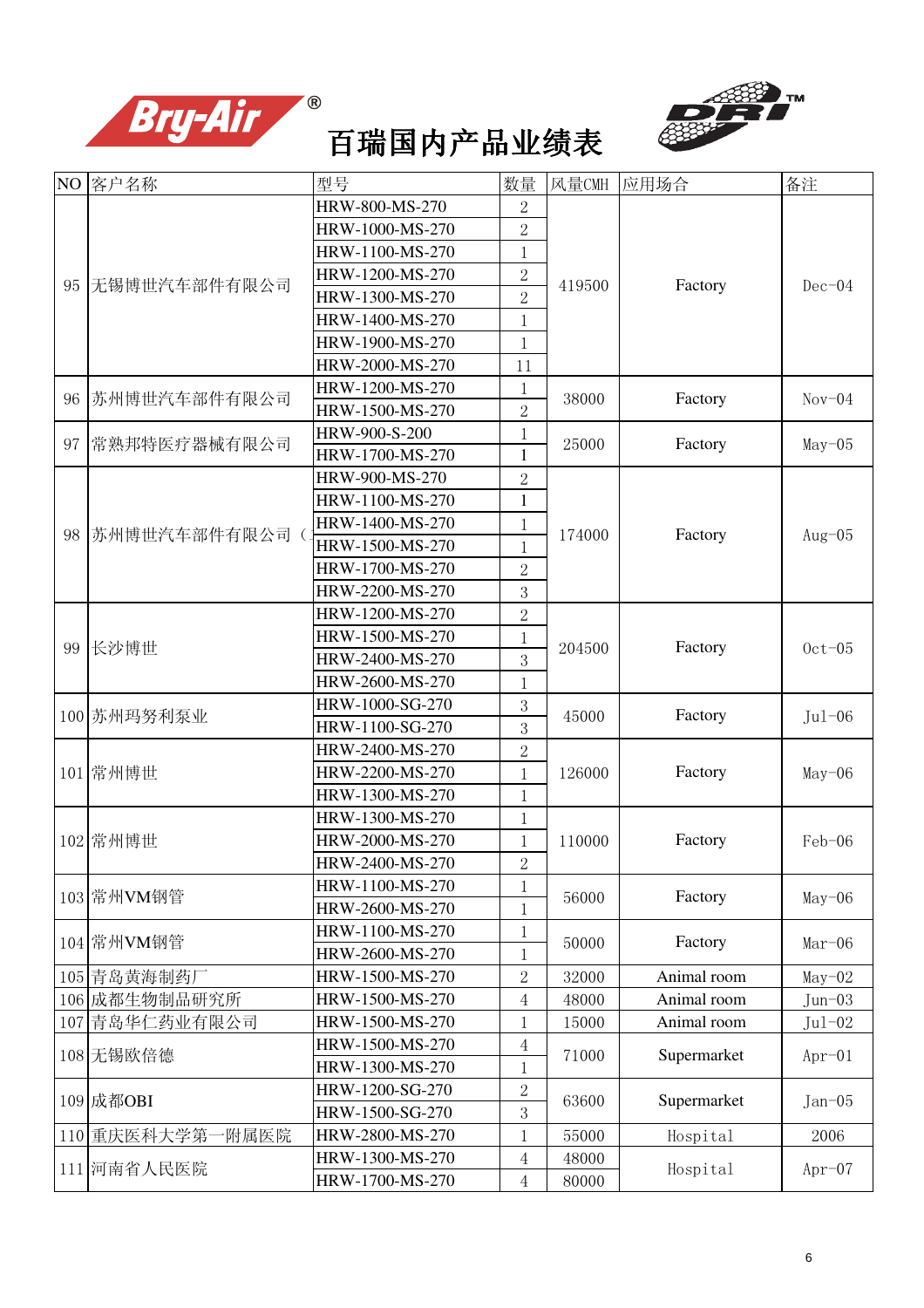



|     | NO 客户名称          | 型号               | 数量             | 风量CMH   | 应用场合              | 备注                                                                                                                                                           |
|-----|------------------|------------------|----------------|---------|-------------------|--------------------------------------------------------------------------------------------------------------------------------------------------------------|
|     |                  | HRW-1700-SG-200  | 1              |         |                   |                                                                                                                                                              |
|     | 112 南京江宁体育馆      | HRW-1800-SG-200  | $\overline{2}$ | 106500  | Gymnasium         | $Nov-04$                                                                                                                                                     |
|     |                  | HRW-1900-SG-200  | $\overline{2}$ |         |                   |                                                                                                                                                              |
|     |                  | HRW-700-MS-270   | 1              |         |                   |                                                                                                                                                              |
|     | 113 成都IBIS酒店     | HRW-1300-MS-270  | 1              | 13000   | Hotel             |                                                                                                                                                              |
|     | 114 无锡IBIS酒店     | HRW-1300-MS-270  | 1              | 12000   | Hotel             |                                                                                                                                                              |
|     | 115 武汉IBIS酒店     | HRW-1400-MS-270  | 1              | 13500   | Hotel             |                                                                                                                                                              |
|     |                  | HRW3400-MS-270   |                |         |                   |                                                                                                                                                              |
|     | 116 南京绿地紫峰广场     | HRW500-MS-270    |                | 80000   | Office            |                                                                                                                                                              |
|     |                  | HRW1300-SG-200   | 4              | 70000   | Office            |                                                                                                                                                              |
|     | 117 南京工业大学       | HRW1500-SG-200   |                |         |                   | $Jun - 06$<br>$0ct-06$<br>$Mar-08$<br>$Jun - 08$<br>2008.4<br>2008.4<br>2008.5<br>2008.5<br>$0ct-07$<br>$Mar-06$<br>$May-04$<br>$Apr-04$<br><b>JUN. 2007</b> |
|     |                  | HRW2000-SG-200   | 4              | 160000  | university        |                                                                                                                                                              |
|     |                  | HRW1100-SG-200   | $\overline{2}$ |         | meeting           |                                                                                                                                                              |
|     |                  | HRW1600-SG-200   | $\overline{4}$ |         | center            |                                                                                                                                                              |
|     | 118 杭州国际会议中心     | HRW1800-SG-200   |                | 980000  |                   |                                                                                                                                                              |
|     |                  | HRW2000-SG-200   |                |         |                   | $Jun - 05$<br>2008.1<br>OCT. 2007                                                                                                                            |
|     |                  | HRW2400-SG-200   | 1              |         |                   |                                                                                                                                                              |
|     |                  | HRW2600-SG-200   | $\overline{2}$ |         |                   |                                                                                                                                                              |
|     | 119 苏州博世三期       | HRW2000MS270     |                | 76000   | Factory           |                                                                                                                                                              |
|     |                  | HRW2800MS270     |                |         |                   |                                                                                                                                                              |
|     | 120 南京绿地紫峰广场(二期) | HRW600~HRW2600   | 58             | 820000  | office            |                                                                                                                                                              |
|     | 121 无锡尚德太阳能      | HRW2200MS270     | $\overline{2}$ | 110000  | Factory           |                                                                                                                                                              |
|     |                  | HRW2400MS270     |                |         |                   |                                                                                                                                                              |
|     |                  | HRW1700sg200     | 5              |         |                   |                                                                                                                                                              |
|     | 122 青岛海克斯康       | HRW1300MS270     | 3              | 110000  | Factory           |                                                                                                                                                              |
|     |                  | HRW1400MS270     |                |         |                   |                                                                                                                                                              |
|     |                  | HRW1600MS270     | $\overline{2}$ |         |                   |                                                                                                                                                              |
|     |                  | 华南地区             |                |         |                   |                                                                                                                                                              |
|     | 123 广州合景大厦       | HRW-2400-SG-200  | 4              | 160000  | Office            |                                                                                                                                                              |
|     |                  | HRW-2600-MS-270  | 1              |         |                   |                                                                                                                                                              |
|     | 124 广州立邦漆有限公司    | HRW-3200-MS-270  | $\overline{2}$ | 115000  | Factory           |                                                                                                                                                              |
|     |                  | <b>HRW-2200</b>  | 1              |         |                   |                                                                                                                                                              |
|     | 125 广州立邦漆        | <b>HRW-2600</b>  | $\mathbf 1$    | 115000  | Factory           |                                                                                                                                                              |
| 126 |                  | HRW-1100-SG200   | 1              |         |                   |                                                                                                                                                              |
| 127 | 广州暨南大学动物房        | HRW-1600-SG200   |                | 27000   | Animal room       |                                                                                                                                                              |
|     | 128 广州中一药业       | HRW1200MS270     | 5              | 50000   |                   |                                                                                                                                                              |
|     |                  | <b>HRW-900</b>   | $\overline{2}$ |         |                   |                                                                                                                                                              |
|     |                  | HRW-1000         | $\overline{2}$ |         |                   |                                                                                                                                                              |
|     | 129 中山会议展览中心     | HRW-1200         | $\overline{2}$ | 430000  | Exhibition center |                                                                                                                                                              |
|     |                  | HRW-1400         | 26             |         |                   |                                                                                                                                                              |
|     |                  | HRW-1500         | $\overline{2}$ |         |                   |                                                                                                                                                              |
|     | 130 深圳会展中心       | HRW-800至HRW-2600 | 88             | 2093700 | Exhibition center | $Jul-03$                                                                                                                                                     |
|     | 131 深圳华润万象城      | HRW-3800-MS-270  | $\overline{2}$ | 200000  | <b>Business</b>   | $Apr-04$                                                                                                                                                     |
|     | 132 深圳华强广场       | HRW-3800-MS-270  | 6              | 600000  | <b>Business</b>   | $Nov-06$                                                                                                                                                     |
|     | 133 深圳罗湖人行天桥     | <b>HRW-2000</b>  | 4              | 120000  | Public            |                                                                                                                                                              |
|     |                  | <b>HRW-1200</b>  |                |         |                   |                                                                                                                                                              |
|     | 134 深圳花园城酒店二期    | <b>HRW-1400</b>  | 4              | 66000   | Hotel             | $Jul-05$                                                                                                                                                     |
|     |                  |                  |                |         |                   | $Jul-05$                                                                                                                                                     |